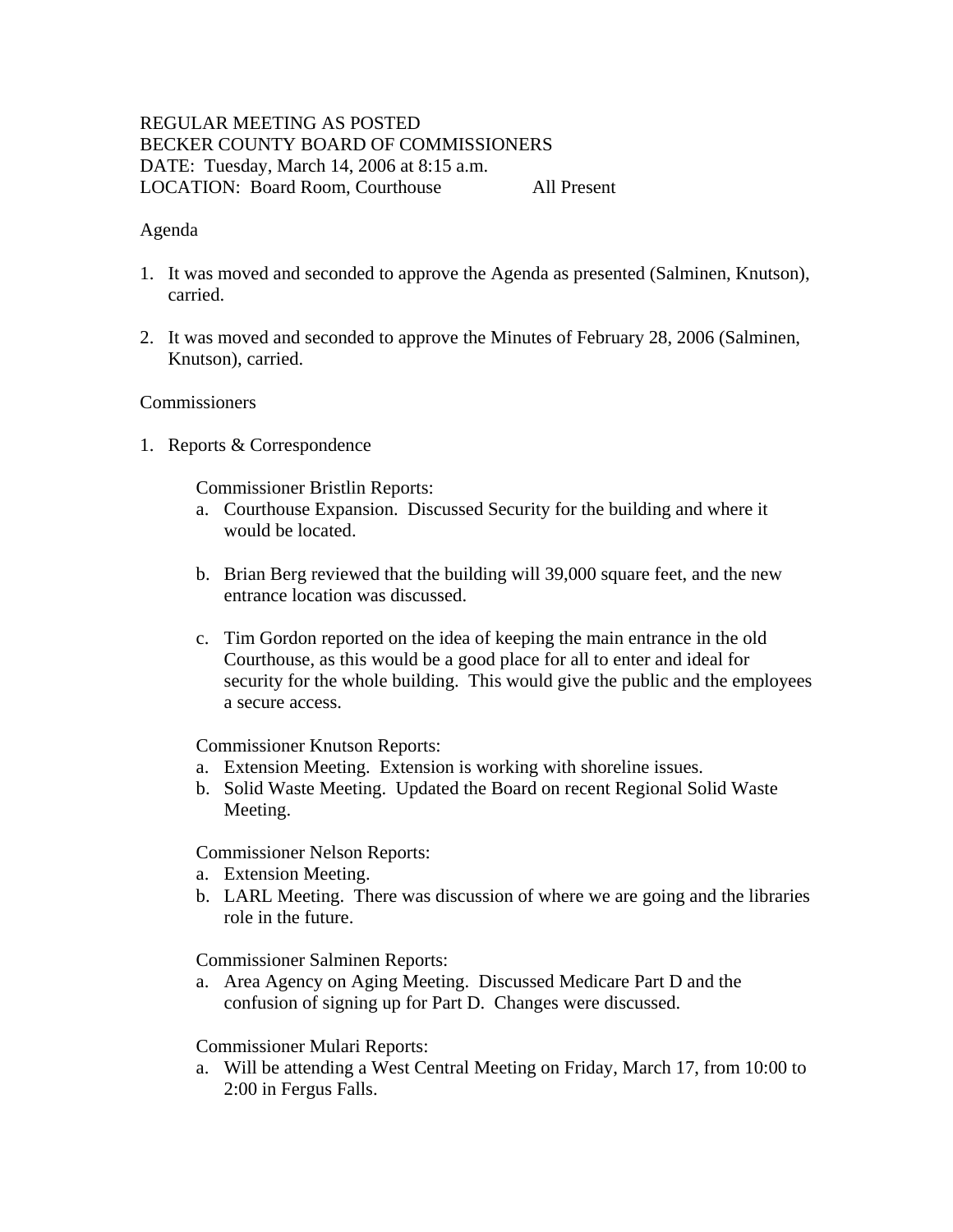- 2. The Minutes of the Committee to study combining the offices of the Auditor and Treasurer Offices were reviewed.
- 3. It was moved and seconded to approve paying a per diem of \$30 and mileage to the members of the Committee for Combining the offices of the Auditor and Treasurer's Offices (Salminen, Bristlin), carried.

### Auditor

- 1. It was moved and seconded to approve the following Gambling License Renewals (Salminen, Nelson), carried.
	- 1) Minnesota Flyers Gymnastics for Operations at: County 17 Club, 11284 Hwy. 17, Lake View Twp., Detroit Lakes
	- 2) Minnesota Flyers Gymnastics for Operations at: Sunlite Bar & Grill, 21001 County Hwy. 21, Detroit Twp., Detroit Lakes
	- 3) Minnesota Flyers Gymnastics for Operations at: Randy's, 20135 Hwy. 22, Lake Eunice Twp., Detroit Lakes
- 2. It was moved and seconded to approve the following Tubing License Renewals (Salminen, Bristlin), carried.

Roger J Klemm, K&K Tubing, 33551 Hwy 34 E, Erie Twp., Detroit Lakes James & Cathleen Pihlaja, 33503 State Hwy 34, Erie Twp., Detroit Lakes

### Planning & Zoning

- 1. It was moved and seconded to pass Resolution No. PZ 03-06-1I, determining the adequacy of the Aggregate Industries "Rollag" final Evironmental Impact Statement (FEIS) (Salminen, Bristlin), carried. The Becker County Board:
	- 1) Finds the "Rollag" Final Environmental Impact Statement to be adequate because it:
		- a. Adequately addresses the potentially significant issues and alternatives raised in scoping;
		- b. Provides responses to the substantive comments received during the draft EIS review concerning issues raised in scoping; and
		- c. Was prepared in compliance with the procedures defined in Minnesota Rules parts 4410.0200 to 4410.6500.
	- 2) Authorizes publication of a Notice of this adequacy decision in the EQB *Monitor*.

# Finance Committee

1. It was moved and seconded to approve the Claims (Salminen, Nelson), carried.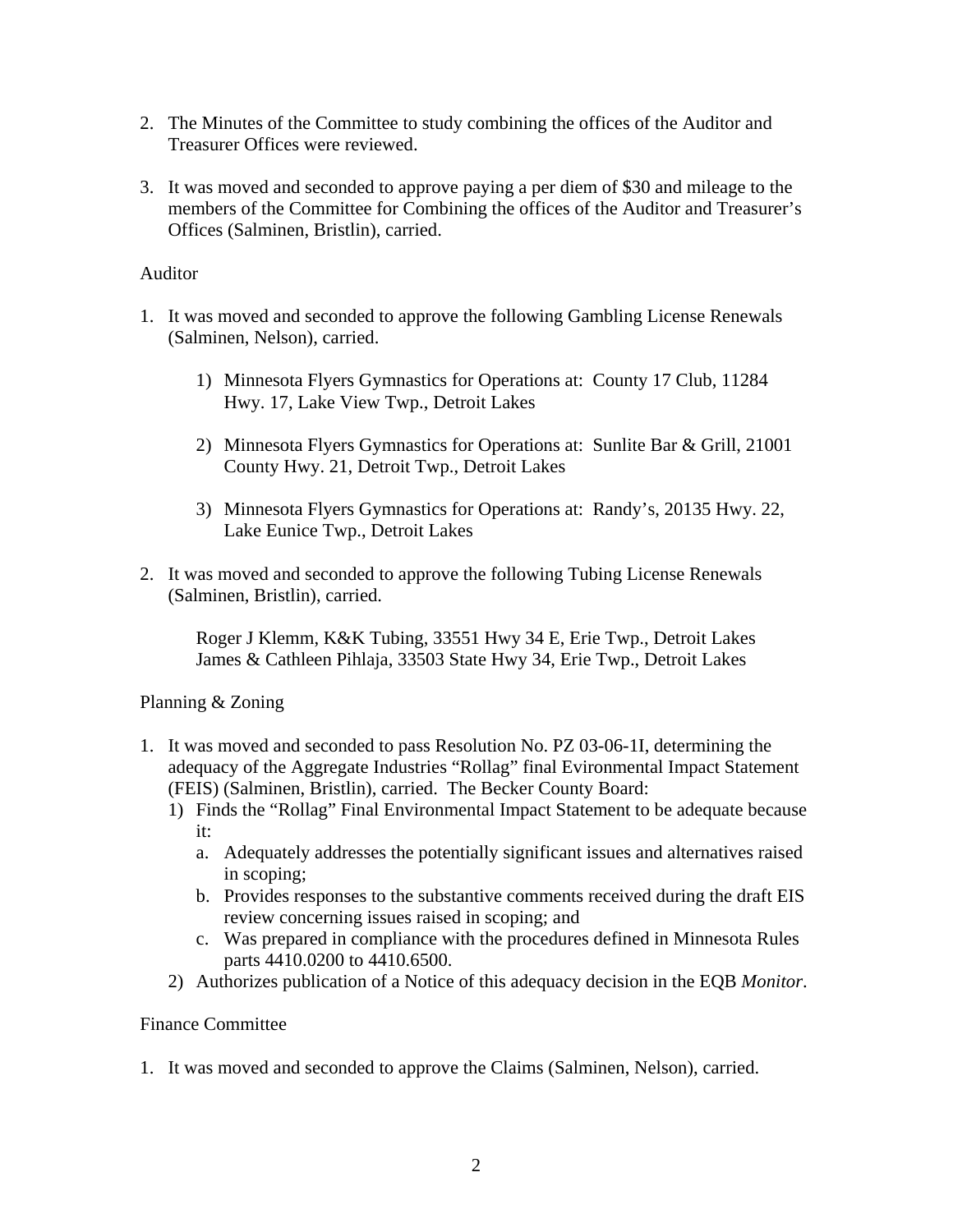- 2. Natural Resources Management request for a Vehicle Purchase, recommended to approve; Frazee Lion's Playground Equipment, recommended to match funding and Seedling Planting, recommended continuing the process. NRM will be on later in the Agenda.
- 3. It was moved and seconded to approve the purchase of (3) County Fleet Vehicles suggested to be the Ford Taurus in the amount of \$40,500, plus licensing and registration (Bristlin, Salminen), carried.
- 4. County 457 Plan Policy: Nancy Grabanski, Human Resources and Keith Brekken, County Auditor, will investigate further and bring back to finance.
- 5. Gravel Tax Budget to Actual Review. Keith Brekken reviewed the differences from budget to actual and will do a follow-up.
- 6. Election Equipment Update. Keith Brekken reported that the voting machines will be purchased with grant monies passed through the MN Secretary of State.
- 7. Demolition of Tax-Forfeited Building. This was brought to the NRM Committee and they agreed to have the building located in the City of Callaway demolished and removed. It was moved and seconded to accept the low bid of \$8,970 from Terry Mackner (Bristlin, Nelson), carried.
- 8. Purchase of Countertop for DMV. It was moved and seconded to approve the purchase of Countertop for the Department of Motor Vehicle at the estimated cost of \$1,101.21 (Nelson, Bristlin), carried.
- 9. Highway Seasonal Bids were reviewed and will be on the Highway Agenda.

# NRM

- 1. It was moved and seconded to approve the purchase of a 2006 ½ Ton, 4x4, Regular Cab, Long Box pickup from the state bid for the NRM and Recreation Department. The low-bid is a Ford F150 priced at \$17,226 from Owatonna Motor (Salminen, Knutson), carried.
- 2. It was moved and seconded to concur with the Natural Resources Committee to approve to contribute up to \$10,000 towards the purchase of Playground Equipment for the Frazee Lion's Park. The contribution is approved on the contingency it will be matched by the City of Frazee and the Lion's Club with contributions of \$10,000 each (Knutson, Salminen), carried. Roll Call Vote: Knutson, Yea; Salminen, Yea; Mulari, Yea; Bristlin, Yea; Nelson, Abstaining.
- 3. It was moved and seconded to approve to award the Seedling Bid to MN-DNR for \$170 per one thousand for a total of \$31,620 (Salminen, Knutson), carried.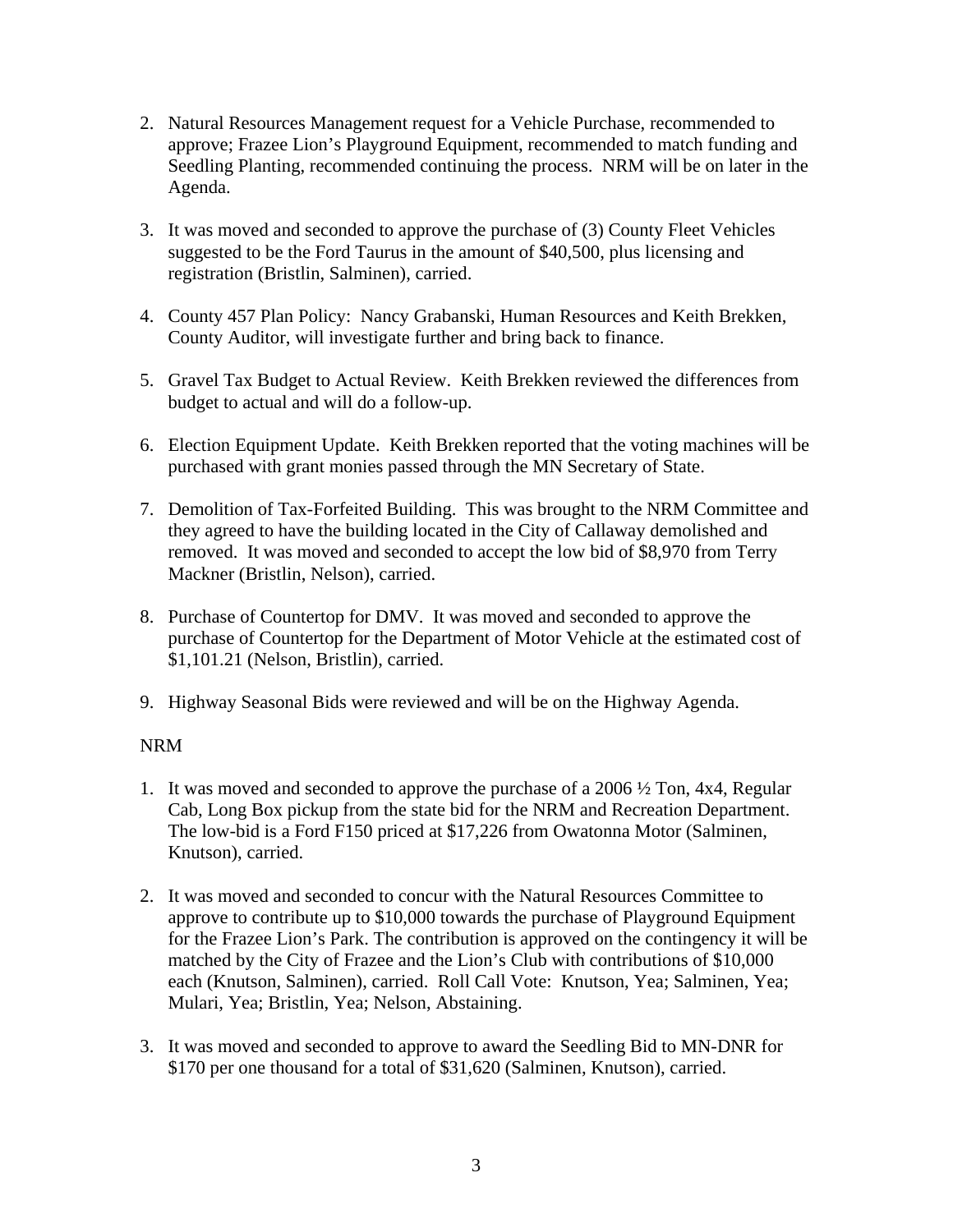- 4. It was moved and seconded to authorize Chip Lohmeier to negotiate a price with a contractor for Seedling Planting Labor as no bids were received. Chip will bring quotes received back to the Board for approval (Salminen, Nelson), carried.
- 5. It was moved and seconded to allow a 66-foot access easement to Round Lake Township that covers two small segments of tax-forfeit land in South Round Lake. There is an existing road on the property, and this will become a Township Road (Salminen, Bristlin), carried.
- 6. It was moved and seconded to re-appoint Randy Blanford to the Winter Trails Advisory Committee. Randy will represent the Detroit Lakes Regional Chamber of Commerce with a term from April 1, 2006 to March 31, 2008 (Salminen, Bristlin), carried.

## Human Services

- 1. It was moved and seconded to approve the draft of the Drug Endangered Children Policy (Bristlin, Nelson), carried.
- 2. It was moved and seconded to approve the Purchase of Services Contract for three contracts covering Day Training and Habilitation, Semi-Independent Living Services and Waivered Services with the Becker County Developmental Achievement Center not to exceed \$187,190 of county funds (Salminen, Bristlin), carried.
- 3. It was moved and seconded to approve the Purchase of Services Contract with Lakeland Mental Health Center to continue the Community Support Services Program at the cost of \$87,270, reimbursed from DHS (Salminen, Nelson), carried.
- 4. It was moved and seconded to approve the Purchase of Services Contract with Becker County Transit for the provision of volunteer transportation for social service clients approved under their plan (Salminen, Bristlin), carried.
- 5. It was moved and seconded to approve the Purchase of Services Contract with Lakes Homes & Program Development to provide housing for mentally ill clients at the cost of \$52,312, reimbursed from DHS (Salminen, Knutson), carried.
- 6. It was moved and seconded to approve the Purchase of Services Contract with Lakes Homes and Program Development for providing programming and housing under Medical Assistance for our developmentally disabled clients, rates determined by DHS (Salminen Nelson), carried.
- 7. It was moved and seconded to approve the Purchase of Services Contracts with Barbara VanOfferen and Bonnie Storm for adult foster care under Medical Assistance (Salminen, Bristlin), carried.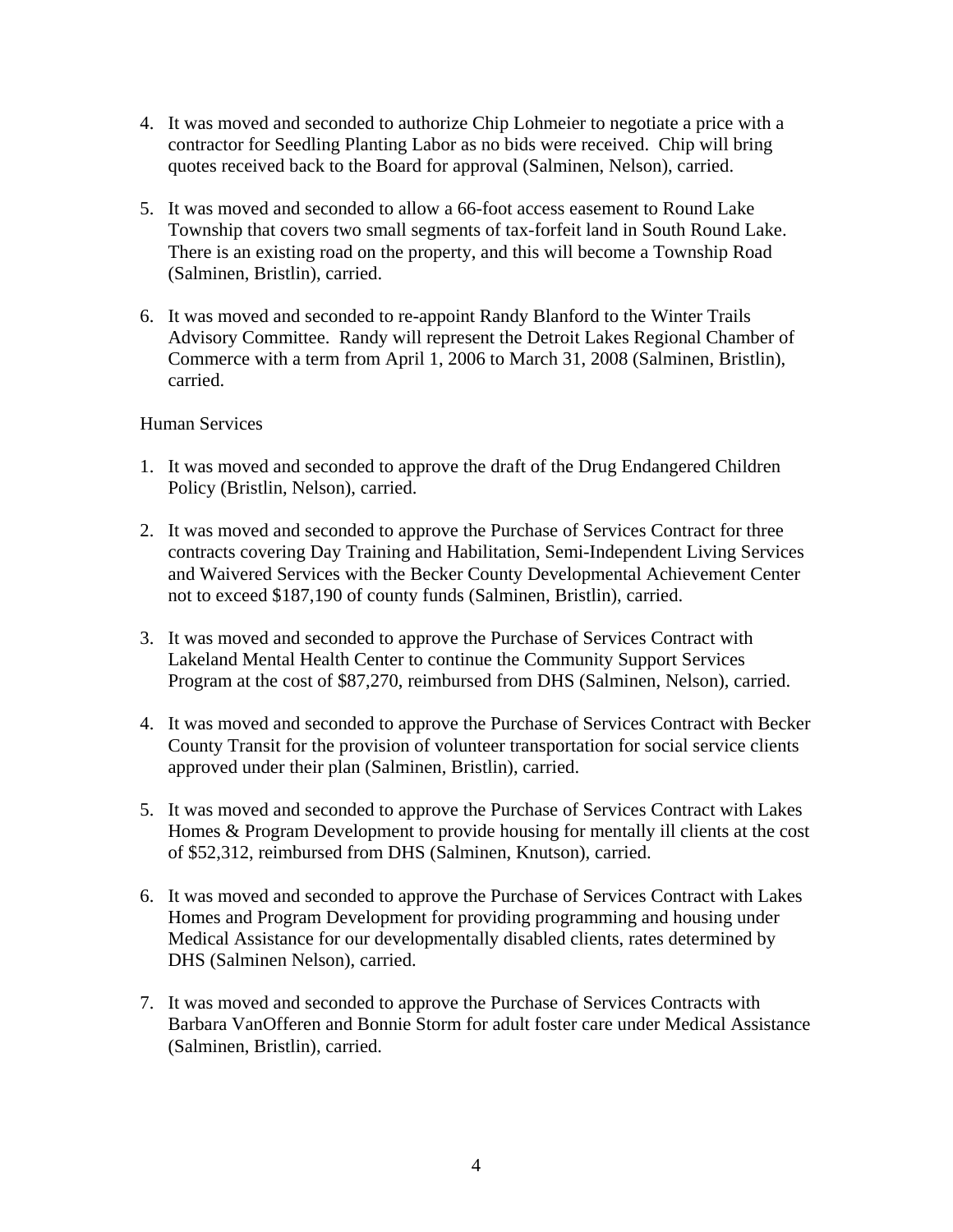- 8. It was moved and seconded to approve the Purchase of Services Contracts with Meridian Services for providing case management for MA clients in the Metro area (Salminen, Bristlin), carried.
- 9. It was moved and seconded to approve the Purchase of Services Contract with Sheila Ojala to operate the Becker County Workshop; total cost of the contract is \$50,286 including mileage (Salminen, Bristlin), carried.
- 10. It was moved and seconded to accept the Family Services, Adult Services and Probation Placement Report (Salminen, Bristlin), carried.
- 11. It was moved and seconded to approve the Human Services Claims (Salminen, Bristlin), carried.

## Community Health

- 12. It was moved and seconded to approve the Local Public Health Assurances and Agreements for 2006. These were reviewed with the Community Health Supervisor, and we are in compliance (Salminen, Bristlin), carried.
- 13. It was moved and seconded to approve the Community Health Claims (Salminen, Knutson), carried.
- 14. Commissioner Mulari read a letter from Kevin Goodno congratulating the Becker County Human Services Director and Staff for completing State and Federal Reports on time.

### Human Resources

1. It was moved and seconded to pass Resolution 03-06-1N, stating that a grievance filed under a collective bargaining agreement subject to binding arbitration constitutes a pending civil legal action pursuant to MN. Stat. ss. 13.39, and thus the Becker County Board resolves as follows: 1) The County Board hereby closes this meeting pursuant the attorney-client privilege, MN. Stat. sub. 13D.05, subd. 3(b); 2) the specific subjects to be discussed, pursuant to MN. Stat. ss. 13.01, subd. 3, are the strength of the County's case, the cost of the proceeding, the possible settlement of this action (Bristlin, Nelson), carried.

Closed Session Litigation Teamsters Grievance Arbitration

- 2. It was moved and seconded to Open the Session (Nelson, Bristlin), carried.
- 3. It was moved and seconded to authorize the terms of the settlement agreement for a grievance from the Human Services Unit on Salary and Placement and authorizes the County Administrator to sign on behalf of Becker County (Salminen, Bristlin), carried.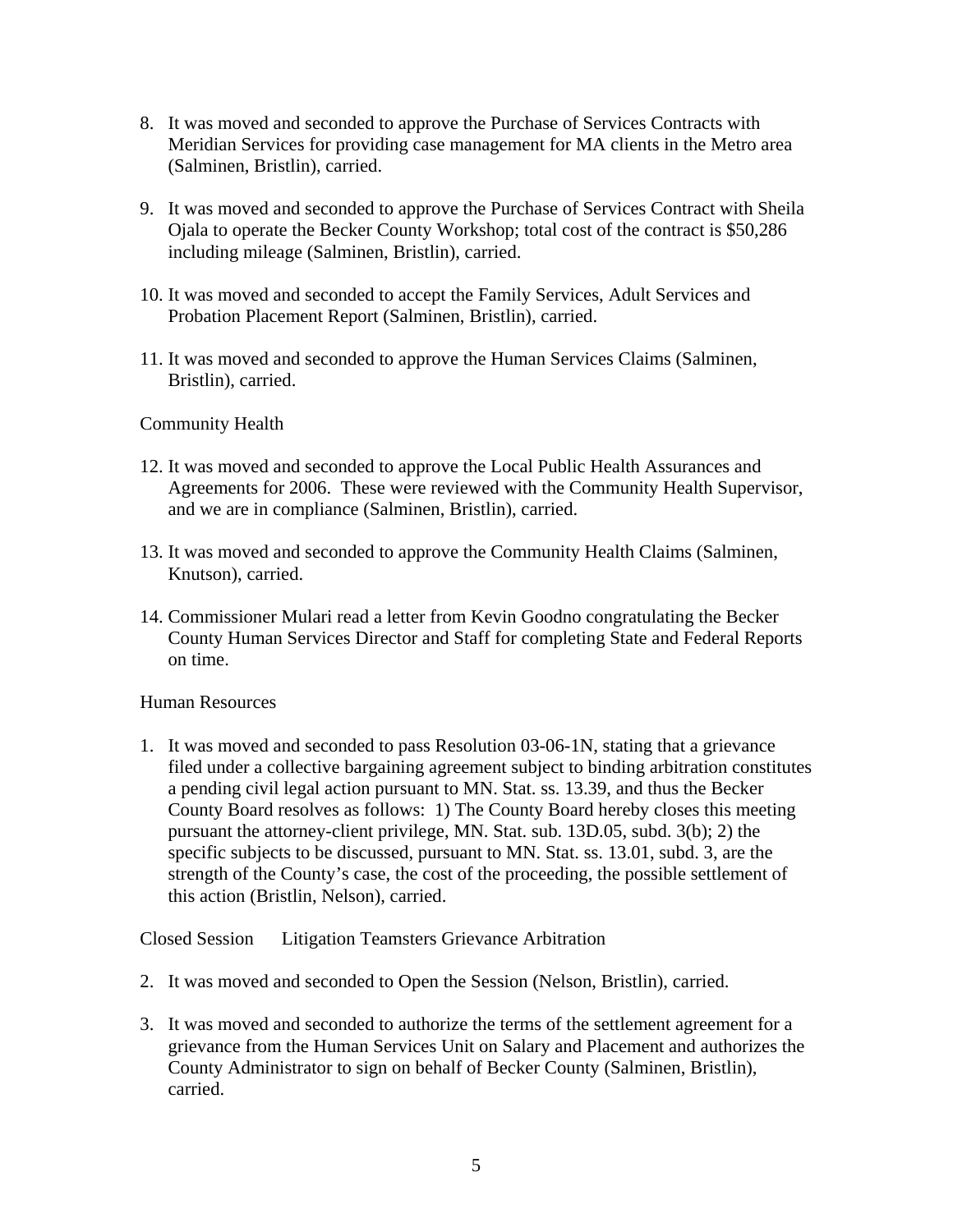4. It was moved and seconded to pass Resolution 03-06-1J, to create and hire a full-time Maintenance Technician position due to increasing needs within the Building Maintenance Department (Salminen, Nelson), carried.

MCIT Insurance Year-End Report by Dave Morressey.

Area Agency on Aging Update by Mark Tysver. Judy Peterson also gave an update on helping seniors with Medicate questions especially Part D.

### Highway

1. It was moved and seconded to pass Resolution No DOH 03-06-1A, Bid Award for the Delivery of Materials for Annual Requirements: The following bids listed were the low bids received in the letting of February 23, 2006 for the delivery of the various listed materials, and the Becker County Board of Commissioners hereby authorizes the County Engineer to award contracts to said vendors for delivery of the various materials (Nelson, Knutson), carried.

| <b>BIDDER</b>                |
|------------------------------|
| <b>Flint Hills Resources</b> |
| <b>Flint Hills Resources</b> |
| <b>Flint Hills Resources</b> |
|                              |
| <b>All Steel Products</b>    |
| Johnston Fargo Culvert       |
| <b>All Steel Products</b>    |
| <b>All Steel Products</b>    |
|                              |

- 2. It was moved and seconded to pass Resolution No. DOH 03-06-1B, Bid Award for Calcium Chloride Dust Control: The bid amount of .738 per gallon of Calcium Chloride of Univar USA received in the letting of February 23, 2006 for delivery and application of Calcium Chloride Dust Control county-wide was the low bid received, and the Becker County Board of Commissioners hereby authorizes and directs the County Engineer to award to Univar USA the contract for Calcium Chloride Dust Control (Nelson, Bristlin), carried.
- 3. It was moved and seconded to pass Resolution No. 03-06-1C, Quotes for furnishing Bituminous Mixtures, Aggregates, and Maintenance Overlays were received by the following vendors by the deadline of February 23, 2006, and the Becker County Board accepts all quotes and authorizes the County Engineer to purchase such materials as may be needed from time to time to accomplish the goals of the Highway Department with discretion used for availability with regard to time schedules and total cost with regard to material location and hauling costs (Bristlin, Nelson), carried.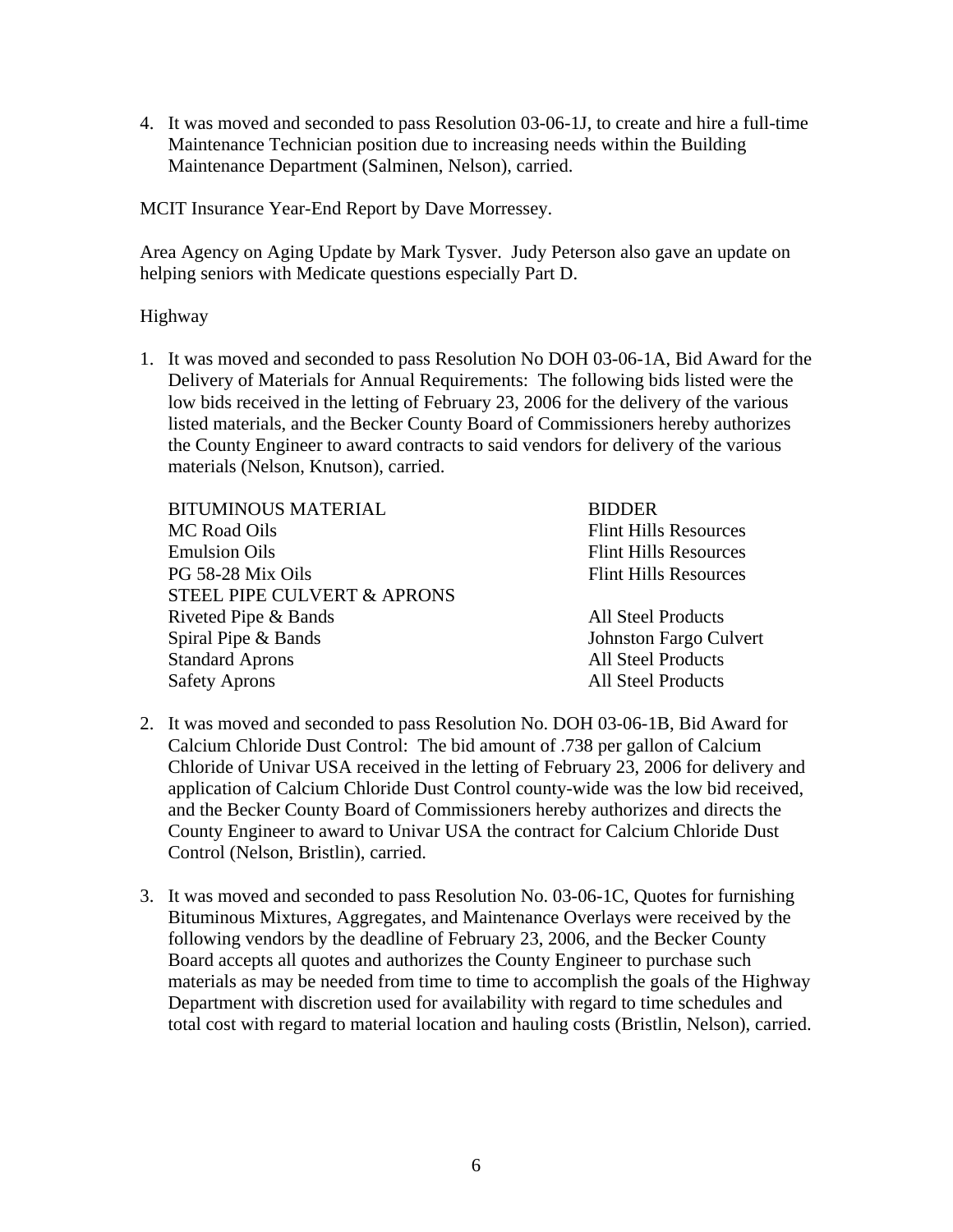Asplin Excavating; Ernest C. Anderson; Team Labs; Aggregate Industries; Menahga Concrete; Lakes Paving, Inc.; Ernest C. Anderson Gravel, Inc.; Henry & Associates; Hough, Inc.; Arlen Lunde; and Orvis Olson.

4. It was moved and seconded to pass Resolution No. 03-06-1D, Quotes received for the delivery of Traffic Safety Services by the following vendors by the deadline of February 23, 2006 for furnishing traffic control signs and devices, and the Becker County Board hereby accepts all quotes and authorizes the County Engineer to purchase such materials as may be needed from time to time to accomplish the goals of the Highway Department (Nelson, Bristlin), carried.

M-R Sign Co., Inc.; Earl F. Anderson

5. It was moved and seconded to pass Resolution No. 03-06-1E, Quotes for the delivery of Steel Sign Posts by the following vendors submitted by the deadline of February 23, 2006 for furnishing steel sign posts, and the Becker County Board hereby accepts all quotes and authorizes the County Engineer to purchase such materials as may be needed from to time to time to accomplish the goals of the Highway Department (Bristlin, Salminen), carried.

M-R Sign Co., Inc.; Earl F. Andersen, Inc.

6. It was moved and seconded to pass Resolution No. 03-06-1F, Quotes for Furnishing 2006 Rental Equipment by the following vendors by the deadline of February 23, 2006 for furnishing rental equipment, and the Becker County Board of Commissioners does hereby accept all quotes and authorizes the County Engineer to rent such equipment as may be needed from time to time to accomplish the goals of the Highway Department with discretion used for availability with regard to time schedules and total cost with regard to material location and hauling costs (Nelson, Bristlin), carried.

Jutz Excavating Service; Vernon Wander; Wayne A. Nelson, Inc.; Steve Ehnert; Lakes Paving, Inc.; Baer of Lake Park; Ernest C. Anderson; Hendrickson Excavating; Hough, Inc.; Arlen Lunde; and MFI Excavatin

7. It was moved and seconded to pass Resolution No. 03-06-1G, Quote Award for Asphalt Crackfiller, Low quotes submitted by the following vendors by the deadline of February 23, 2006 received in the letting of February 23, 2006, and the Becker County Board of Commissioners does hereby accept all quotes and authorize the County Engineer to purchase such materials as may be needed from time to time to accomplish the goals of the Highway Department (Bristlin, Knutson), carried.

Dakota Blend, Stepp Mfg.; MN Spec 3723, Midstates Equip.; MN Spec 3725, Brock White